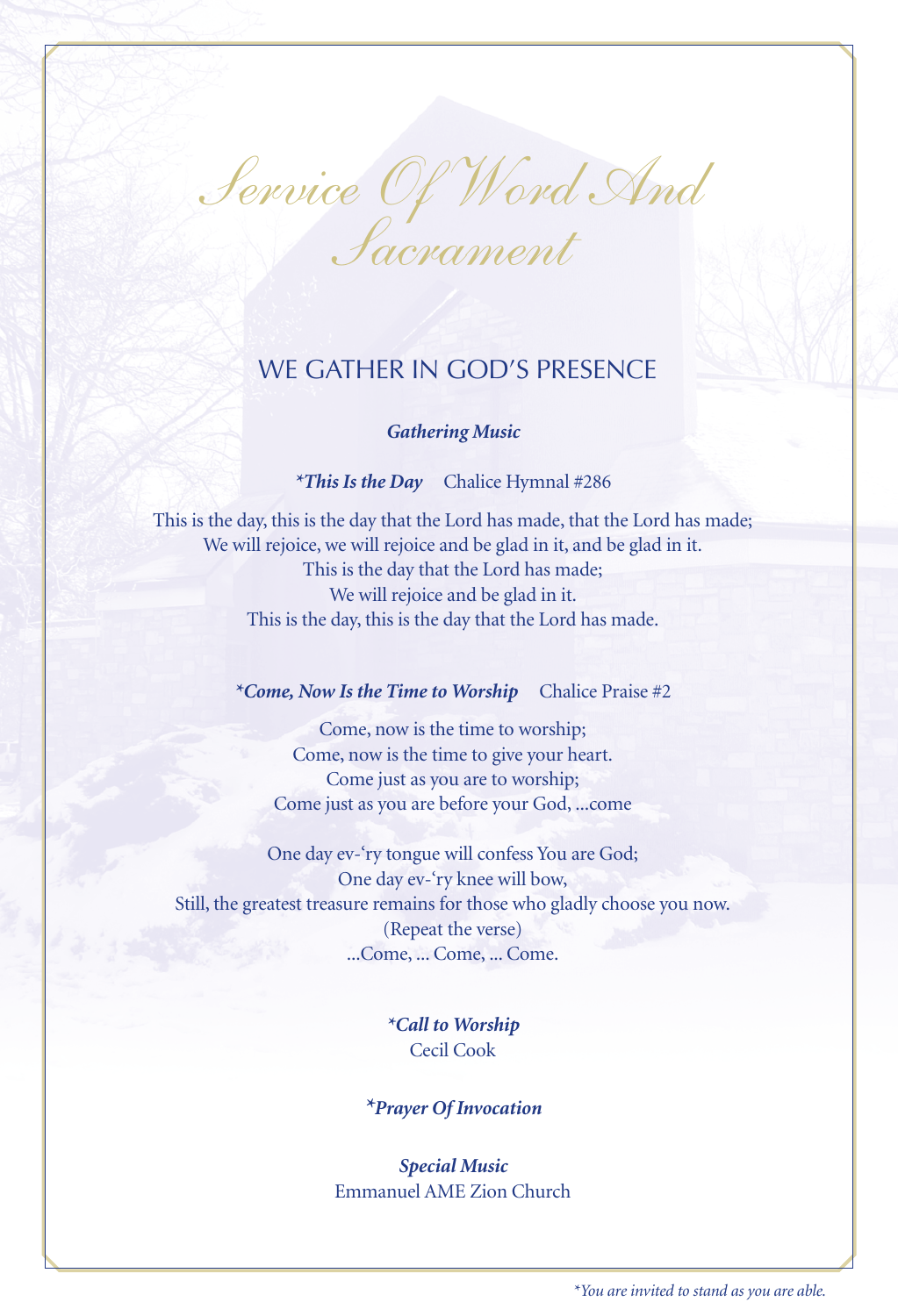# WE HEAR AND PROCLAIM GOD'S WORD

*Original Poem* "On Solid Rock" Ella Green

*Musical Praise* "God So Loved the World" cUc Reunion Choir Words, Psalm 30 vs. 11-13; music by Christopher Tye (c. 1497 – c. 1573)

> *New Testament Reading* Colossians 3:12-17 Marshall Dunn

*The Message* "Still Crazy After All These Years" Marshall Dunn

#### *Musical Praise*

"In the First Light" Bob Kauflin (1988), arr. Bob Kauflin, John E. Coates & Vern Falby to proclaim our faith in a new 50 years for cUc

Current cUc Senior Choir 7 piece-alumni guests. Edward Fontaine & Pat Hindsey, tenors

*Prayers of the People* Roger Zimmerman

# WE COME TO THE TABLE OF GOD'S GRACE

*Invitation to the Lord's Table* Cecil Cook

#### *Sharing of the Peace*

L: Because we know God's grace through Jesus Christ, we know God's peace. As a sign of that peace, let us share it with one another. The peace of Christ be with you.

**P: And also with you.**

*Invitation to Offering* Gloria Grant

*Offertory*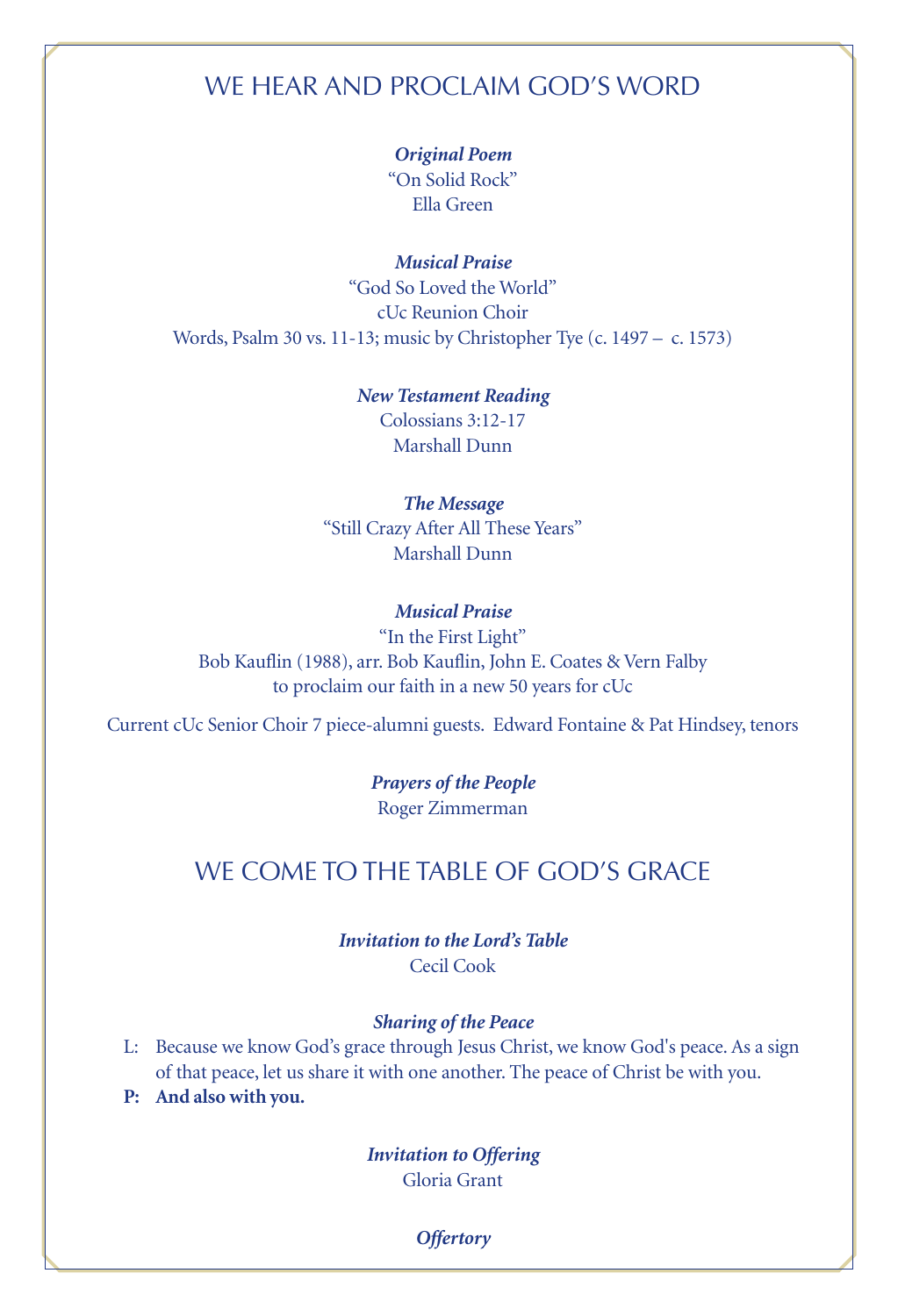## *We Place upon Your Table, Lord* Chalice Hymnal #417

We place upon your table, Lord, the food of life, the bread and wine, as symbols of our daily work, according to your grand design.

Within these simple things there lie the height and depth of human life: our pain and tears, our thoughts and toils, our hopes and fears, our joy and strife.

Accept them, Lord, they come from you; we take them humbly from your hand. These gifts of yours for higher use we offer up as you command.

## *\*Dedication of Tithes and Offerings* Rachel Frey

### *Invitation to Communion*

Cecil Cook*,* Elders and Guest Clergy (Book of Common Worship, page 68, Luke 13:29; 24-30, 31)

- L: Friends, this is the joyful feast of the people of God!
- **P: They will come from east and west, and from north and south, and sit at the table in the kingdom of God.**
- L: According to Luke, when our risen Lord was at the table with His disciples, He took the bread, and blessed and broke it, and gave it to them.
- **P: Then their eyes were opened and they recognized Him.**
- L: This is the Lord's Table.
- **P: Our Saviorinvitesthose who trust Him to share the feast,which He has prepared.**

## *The Words of Institution and Prayer*

Please come forward as the communion hymn is sung and partake by intinction (dipping the bread in the cup). All believers are invited to the table and those unable to come forward will be served at their seat.

## *Draw Us In The Spirit's Tether* Chalice Hymnal #392

Draw us in the Spirit's tether, for when humbly in your name, two or three are met together, you are in the midst of them; Alleluya! Alleluya! Touch we now your garment's hem.

As disciples used together in the name of Christ to sup, then with thanks to God the giver break the bread and bless the cup, Alleluya, Alleluya, so now bind our friendship up.

All our meals and all our living make as sacraments of you, that by caring, helping, giving, we may be disciples true. Alleluya, Alleluya, we will serve with faith anew.